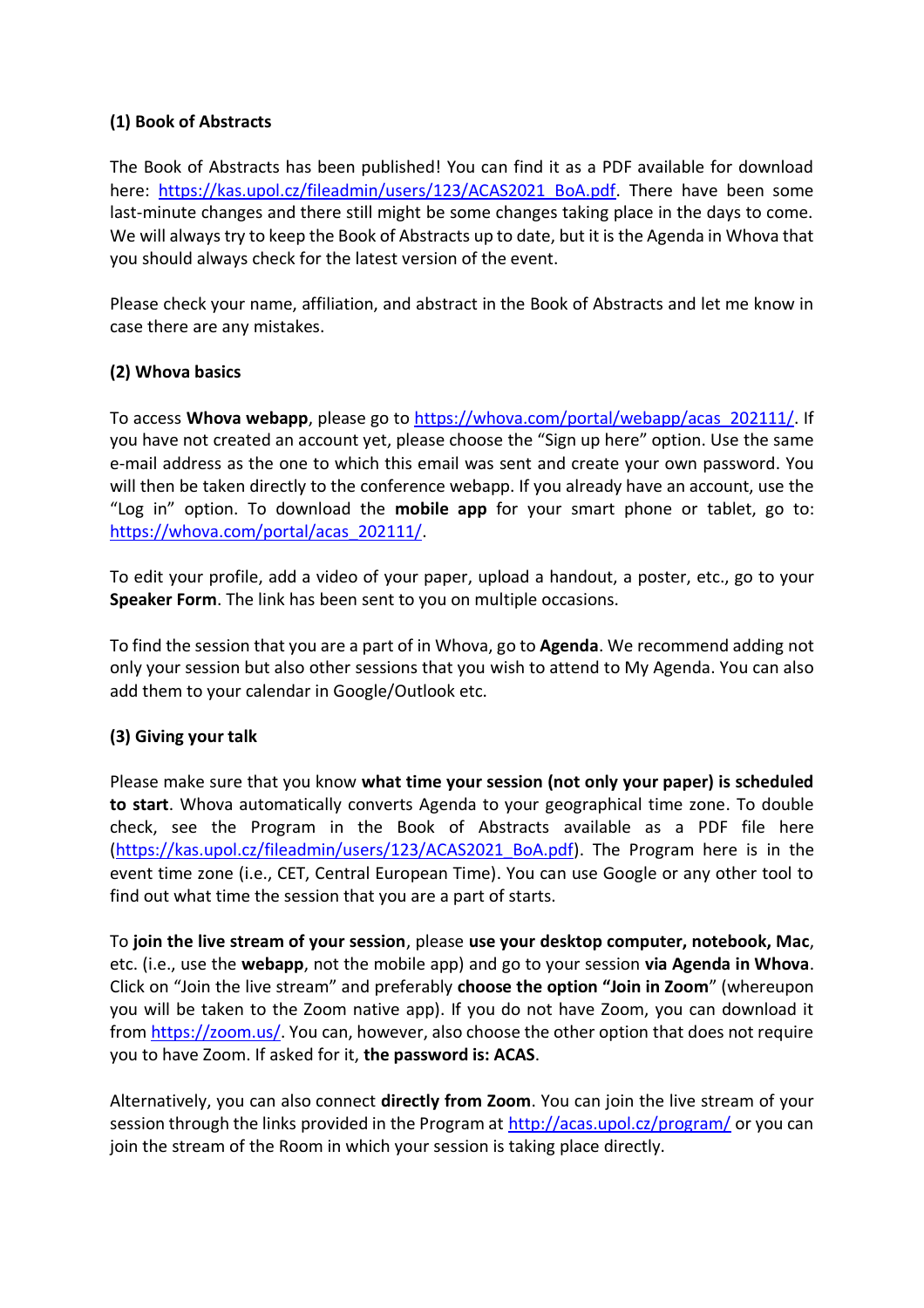- Room A:<https://zoom.us/j/98879492022?pwd=dC9vNjZLTGNBOWdIT1o0SzZNQWVjdz09>
- Room B:<https://zoom.us/j/94656171586?pwd=MjhVa0tRcVMrTlFrV1pZMU5PRDlNUT09>
- Room C:<https://zoom.us/j/92814381106?pwd=YlJ5YkZaa3VSbzg0R0Z0MURLOUprUT09>
- Room D:<https://zoom.us/j/97338747020?pwd=d3ZkTWZoVzYrcEQwZ210T3htNjJ0QT09>
- Room E:<https://zoom.us/j/96131990219?pwd=LzhsSElYaldzMmNqTUJQSzVtV0Z0UT09>

Please **join the live stream of your session (not just your paper) at least 10 minutes before it is scheduled to start**. There will be a Chair/Moderator in each session and one more person who will help with any technical issues if need be. Before the session begins, you will be asked to test your camera and microphone, try sharing your presentation, play any audio files, your video, etc. Please join the live stream of your session even if you decided to use a pre-recorded video rather than to do a live talk.

Please use **headphones** and make sure that you are visible well (e.g., not seated in front of a window etc.). Try to find a quiet place for the time when you are presenting.

As you know, you can choose from **two possible formats of giving your talk**:

- (a) **Giving your talk live:** When it is time for you to give your talk, the Moderator will ask you to turn your camera and microphone on and share your presentation via the "share your screen" option.
- (b) **Using a pre-recorded video:** You must upload your video to Whova before the conference. To upload the video, go to your Speaker Form and "Add video" or a link to it (on YouTube, Vimeo, Google Drive, etc.) to your paper (called Subsession in Whova). When it is time for you to give your talk, the Moderator will ask you to say hi via the live stream prior to playing the video. Please turn your camera and microphone on and just greet the attendees or briefly introduce your talk. The Moderator or our Technical Support Person will then play the video that you have previously uploaded to the app. After the video, please turn your camera and microphone on again to engage in the Q&A and discussion with the audience.

After each paper, there is time for real-time **Q&A and discussion**. Participants can also post their questions and comments to you in Whova – when you open your paper in Agenda, you will see that there is a space called "Q&A". This is a space for authors and audience to communicate before, during, as well as any time after their presentation. Therefore, remember to also check this Q&A section of your paper in Whova after the session ends and respond to any questions or comments posted there that were not answered during the realtime Q&A.

Please remember that **strict timekeeping** is crucial for the conference to run smoothly. There is **30 minutes allocated for each paper and 20 minutes for each poster, including 5–10 minutes of Q&A and discussion time**. This means that paper presenters should not take more than 20–23 minutes to present their talk and poster presenters should not take more than 14 or so minutes.

## **(4) Networking, interacting, fun**

Please do use this conference as an opportunity to meet new people, expand your network, and have fun.